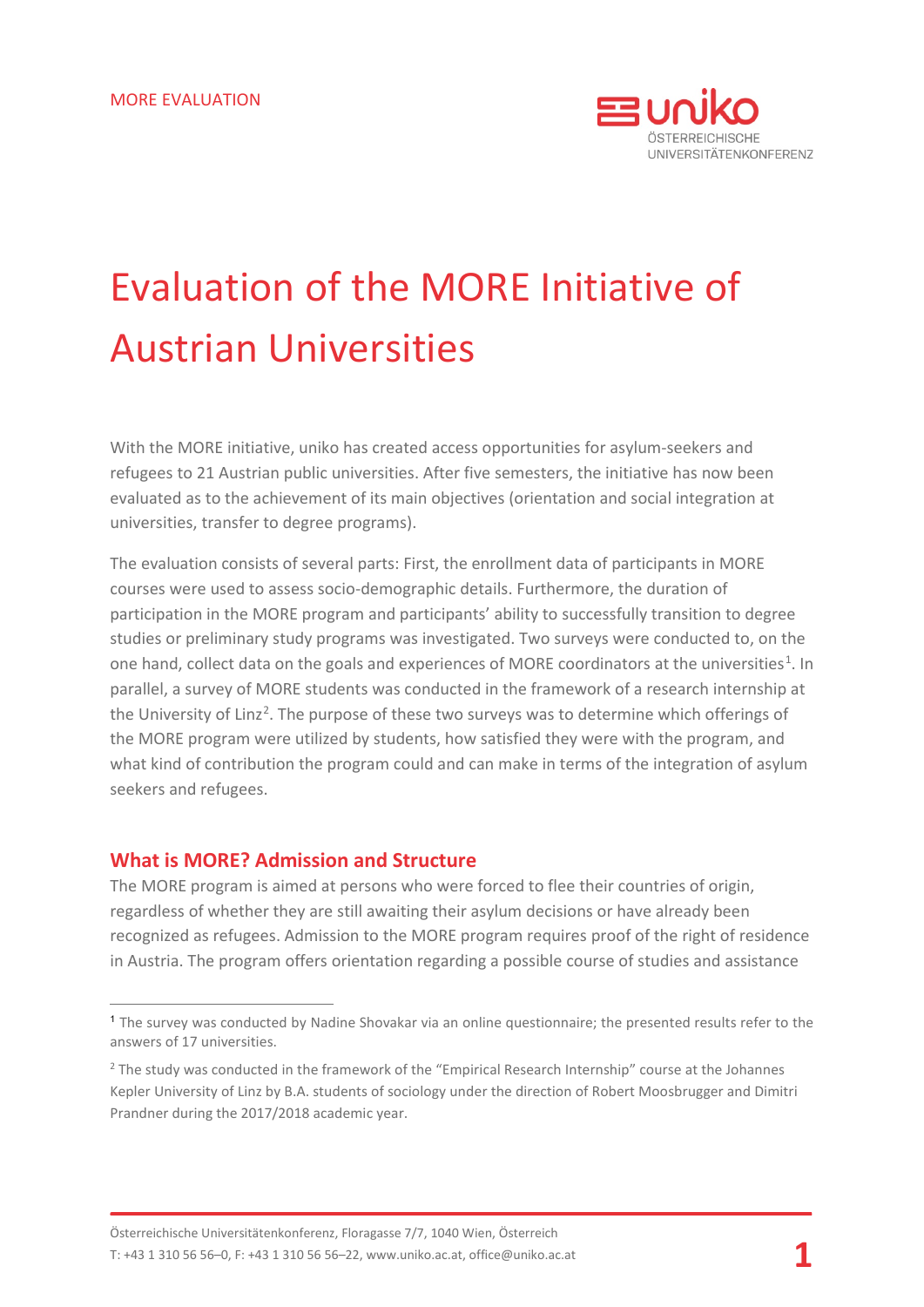with academic integration. MORE students may be able to later enroll in a degree program or to continue one.

Along with the right of residence requirement, universities have developed individualized admissions procedures for the MORE program. At five universities, proof of a general qualification to study, i.e. an equivalent to the Austrian *Matura*, is required to participate in MORE courses. Other ways to determine eligibility to participate in the courses include admissions interviews (8 universities), language tests (1), and the personal consent of instructors (1) or of refugee accommodation supervisors (1). Some universities combine several of these procedures. Participants in the MORE program are registered as non-degree (*außerordentlich*) students, and data about their gender, age, and citizenship are collected.

Universities admit MORE students to selected university courses or enable participation in courses and events offered by the specific university (MORE courses). In addition, there are offerings for asylum-seeking/refugee graduates (MORE Perspectives) as well as more open formats that encourage inter-cultural communication and integration (MORE Activities).

## **Objectives of the Universities**

With the MORE program, universities pursue both general objectives in terms of orientation and the promotion of integration as well as specific ones such as language acquisition and preparation for studies. Asked on location about the goals connected with the MORE program, coordinators at the universities responded as follows:



#### **MORE at my university contributes to...**

Figure 1: Objectives of the MORE Programme of Universities, 16 answers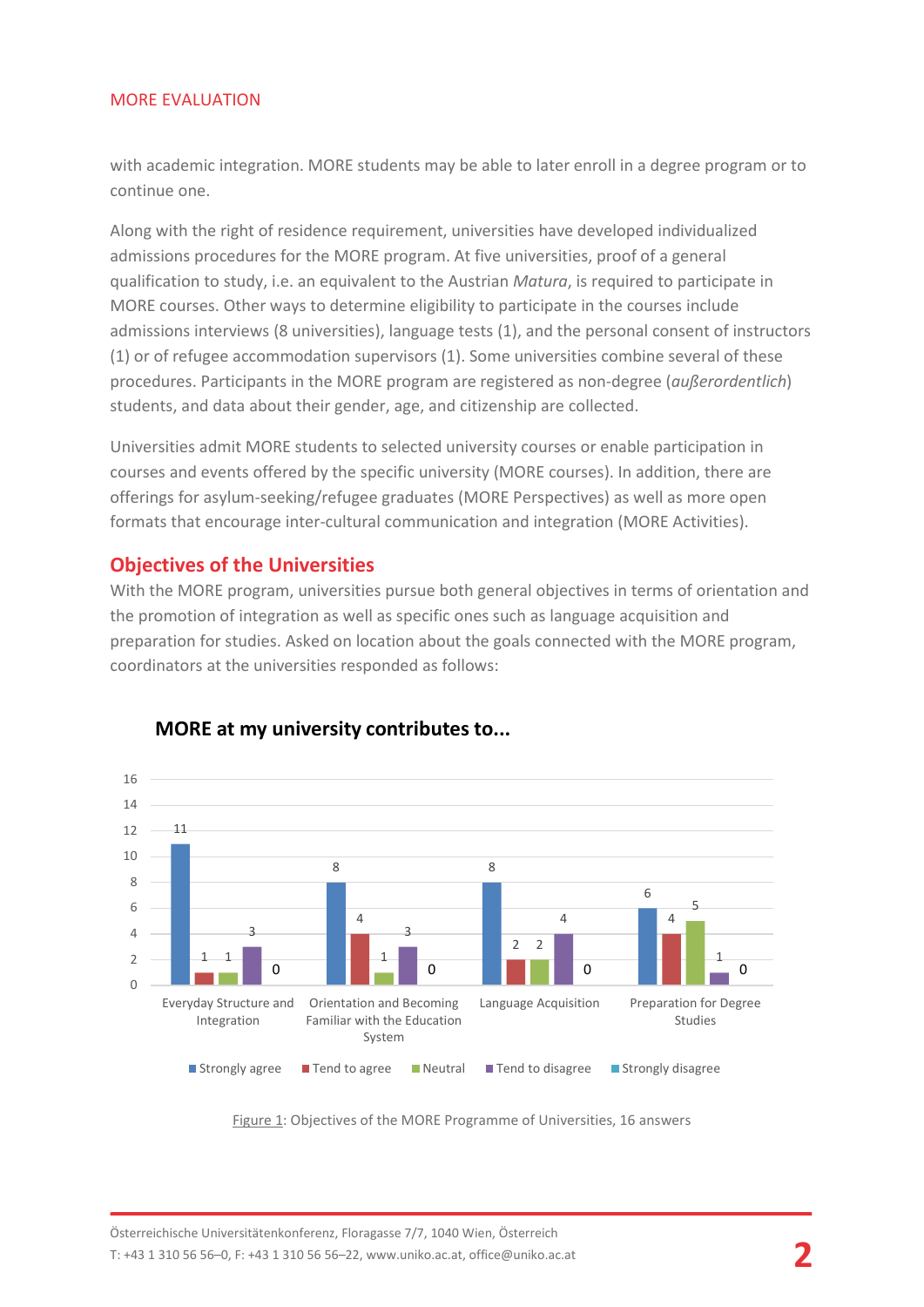Integration and structure in everyday situations is viewed as a priority objective by 11 of the 16 universities, followed by introduction to the Austrian education system and language acquisition. Ten universities strongly agree or tend to agree that the MORE program contributes to preparation for degree studies. From this, it follows that both the general objectives of the MORE program (orientation and the promotion of integration) as well as specific ones (language acquisition/preparation for degree studies) are achieved according to the majority of MORE coordinators at the universities.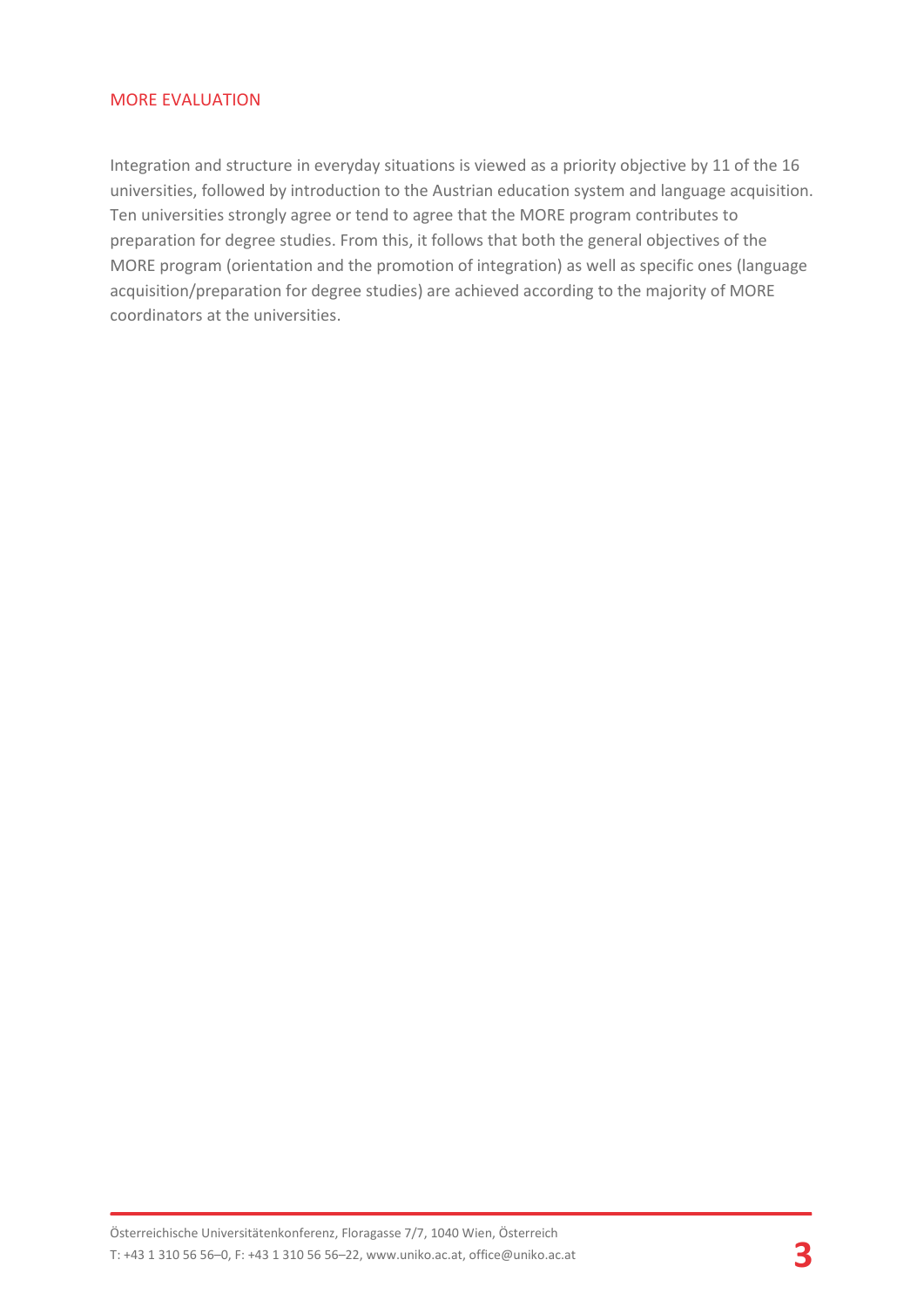## **Part 1) MORE-STUDENTS: Socio-Demographic Aspects and Course of Studies**

Data: The present analyses refer to MORE participation over the course of five semesters, from winter semester 2015/16 to (and including) winter semester 2017/18. This means that in the cumulative data on the five semesters, the students who participated in the MORE program for more than one semester appear more often. For this reason – and as far as possible – the data for all five semesters are listed. When appropriate, degree students at public universities have been added as a comparison group.

The average MORE student is 26 years old, male, and originates from Syria, Afghanistan, Iraq, or Iran. He experiences an Austrian university for the first time via the MORE program and presumably stays in the latter for several semesters.

## **Gender**

In contrast to degree students enrolled during the winter semester 2017/18, who as a majority were female (53%) (Source: University statistics – BMBWF), MORE students are predominantly male. The proportion of women rose from 8% at the beginning of the program to roughly 12%; yet still, almost nine out of ten MORE students are men.

| Non-degree MORE Studies according to Gender, Time Series |             |           |               |        |                  |  |  |
|----------------------------------------------------------|-------------|-----------|---------------|--------|------------------|--|--|
| <b>Semester</b>                                          | Gender      |           |               |        |                  |  |  |
|                                                          | <b>Male</b> |           | <b>Female</b> |        | <b>Sum Total</b> |  |  |
| Winter Semester 2015/16                                  | 606         | 91.27%    | 58            | 8.73%  | 664              |  |  |
| Summer Semester 2016                                     | 988         | 89.33%    | 118           | 10.67% | 1106             |  |  |
| Winter Semester 2016/17                                  | 736         | 86.08%    | 119           | 13.92% | 855              |  |  |
| Summer Semester 2017                                     | 635         | 86.16%    | 102           | 13.84% | 737              |  |  |
| Winter Semester 2017/18                                  | 520         | 87.39%    | 75            | 12.61% | 595              |  |  |
| Total                                                    | 3,485       | 88.07%    | 472           | 11.93% | 3957             |  |  |
| Change 2015-2017                                         | -86         | $-14.19%$ | 17            | 29.31% | $-69$            |  |  |

Table 1: MORE studies according to gender, time series; Source: University statistics – BMBWF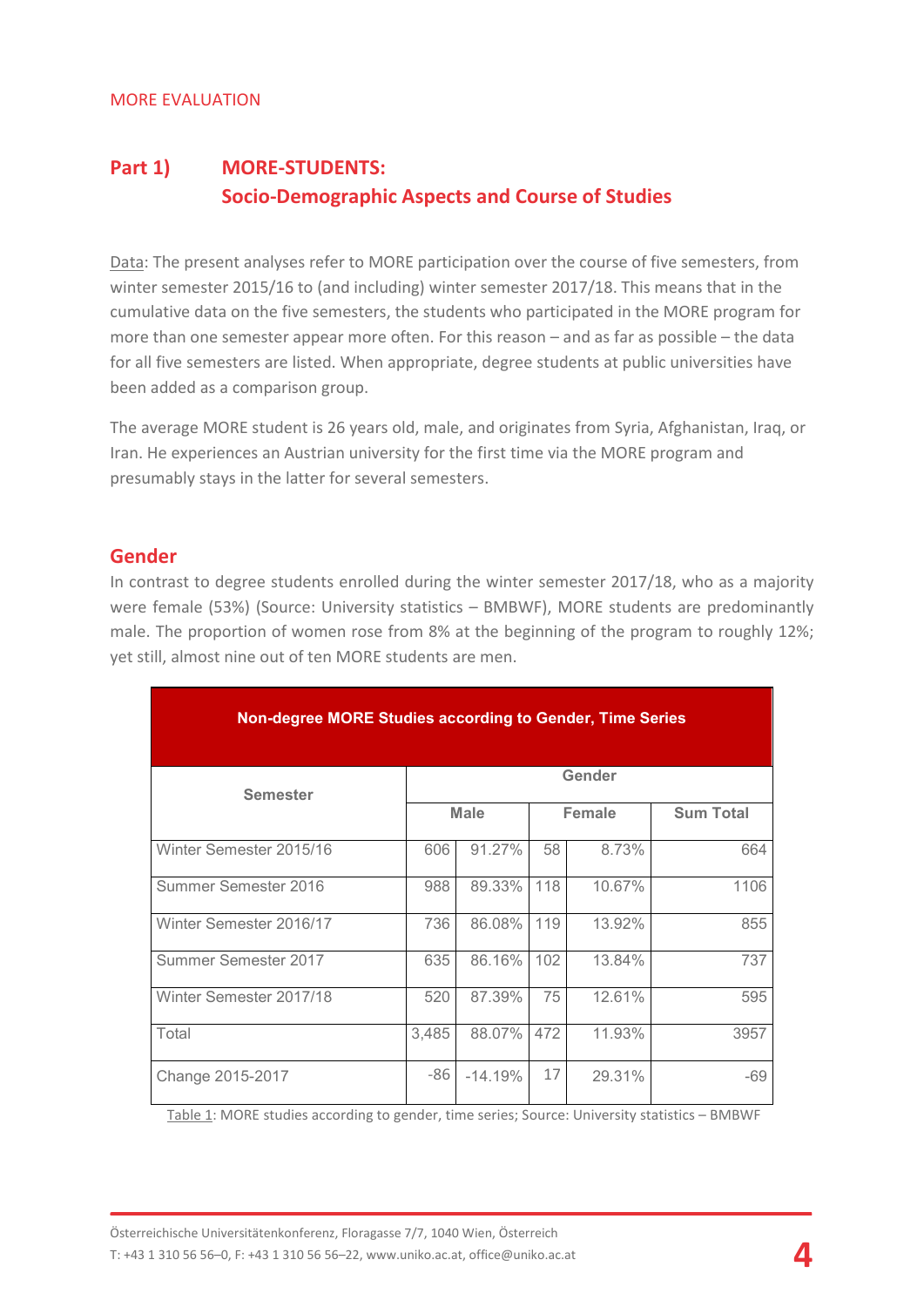## **Citizenship**

The vast majority of MORE students originate from Syria, Afghanistan, and Iraq. A further 10% come from Iran.

| <b>Countries</b> |                        | <b>Total</b>     |            |  |  |
|------------------|------------------------|------------------|------------|--|--|
|                  |                        | <b>Sum Total</b> | Percentage |  |  |
| 1                | Syria, Arab Republic   | 1,067            | 27.0%      |  |  |
| $\overline{2}$   | Afghanistan            | 965              | 24.4%      |  |  |
| 3                | Iraq                   | 722              | 18.2%      |  |  |
| 4                | Iran, Islamic Republic | 413              | 10.4%      |  |  |
| 5                | Somalia                | 169              | 4.3%       |  |  |
| 6                | <b>Stateless</b>       | 115              | 2.9%       |  |  |
| $\overline{7}$   | Pakistan               | 83               | 2.1%       |  |  |
| 8                | Nigeria                | 51               | 1.3%       |  |  |
| $\hbox{9}$       | Ukraine                | 42               | 1.1%       |  |  |
| 10               | Egypt                  | 34               | 0.9%       |  |  |

Table 2: MORE studies according to citizenship, accumulated in 5 semesters, Source: University statistics - BMBWF

It is interesting to note that over the course of the five semesters surveyed, the number of Syrian students continuously fell from about 1/3 to around 1/6 of the total, whereas that of Afghani students rose in roughly the same proportion.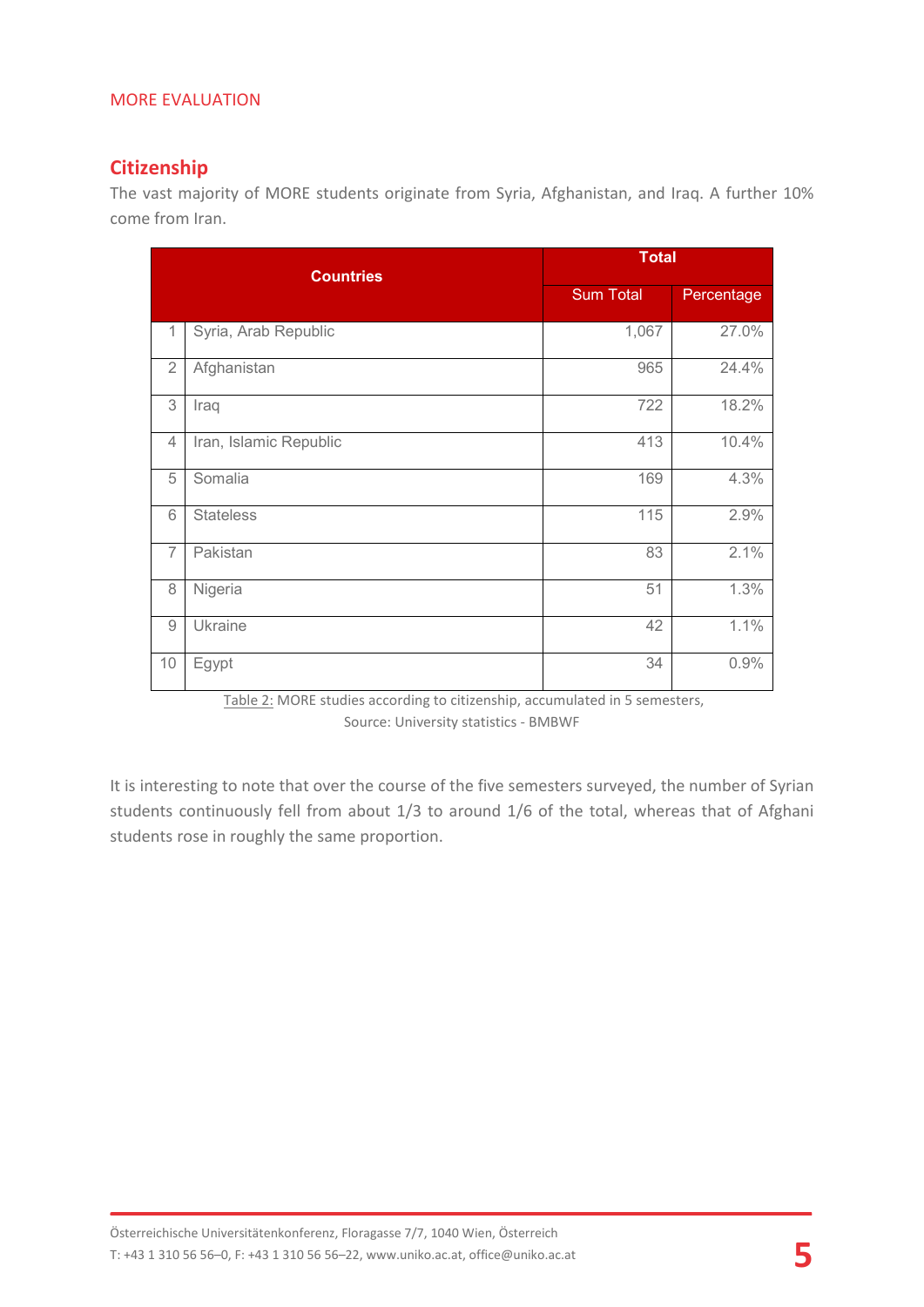## **Transfers**

During the surveyed period, one out of 20 MORE students successfully moved from the MORE program into degree studies or preliminary study programs. If the rising trend in transfers continues, it is to be expected that in future semesters, an increasing proportion of MORE students will begin degree studies or preliminary study programs.

| <b>MORE Transfers, Summer Semester 2016 to Winter Semester 2017</b> |                     |                        |                     |                        |               |     |             |     |
|---------------------------------------------------------------------|---------------------|------------------------|---------------------|------------------------|---------------|-----|-------------|-----|
| <b>Transfers/Semester</b>                                           | <b>SuSe</b><br>2016 | <b>WiSe</b><br>2016/17 | <b>SuSe</b><br>2017 | <b>WiSe</b><br>2017/18 | Gender        |     |             |     |
|                                                                     |                     |                        |                     |                        | <b>Female</b> |     | <b>Male</b> |     |
| <b>Transfers to Degree</b><br><b>Studies</b>                        | $\overline{2}$      | 17                     | 28                  | 60                     | 12            | 20% | 48          | 80% |
| Transfers to Non-Degree<br><b>Studies</b>                           | 12                  | 20                     | 44                  | 52                     | 11            | 21% | 41          | 79% |
| Total                                                               | 14                  | 37                     | 72                  | 112                    | 23            | 21% | 89          | 79% |
| Increase                                                            | 14                  | 23                     | 35                  | 40                     |               |     |             |     |

Table 3: Transfers to studies, Source: University statistics - BMBWF

Up to and including winter semester 2017/18, 68 MORE students transferred to degree studies. Of them, 60 persons were still studying during winter semester 2017/18. Additionally, 52 former MORE students were attending a preliminary study program<sup>[3](#page-5-0)</sup>.

As can be observed from the quantitative continuous rise from one semester to the next, more and more former MORE students begin degree studies each semester. This is due to the fact that achieving an appropriate language level and, where necessary, passing qualification exams for specific majors/subjects, requires a few semesters of preparation. Thus, it can be inferred that in future semesters, an even greater number of MORE students will begin degree studies.

 $\overline{a}$ 

<span id="page-5-0"></span><sup>3</sup> Source: BMBFW, Section IV/9 Department b (University statistics)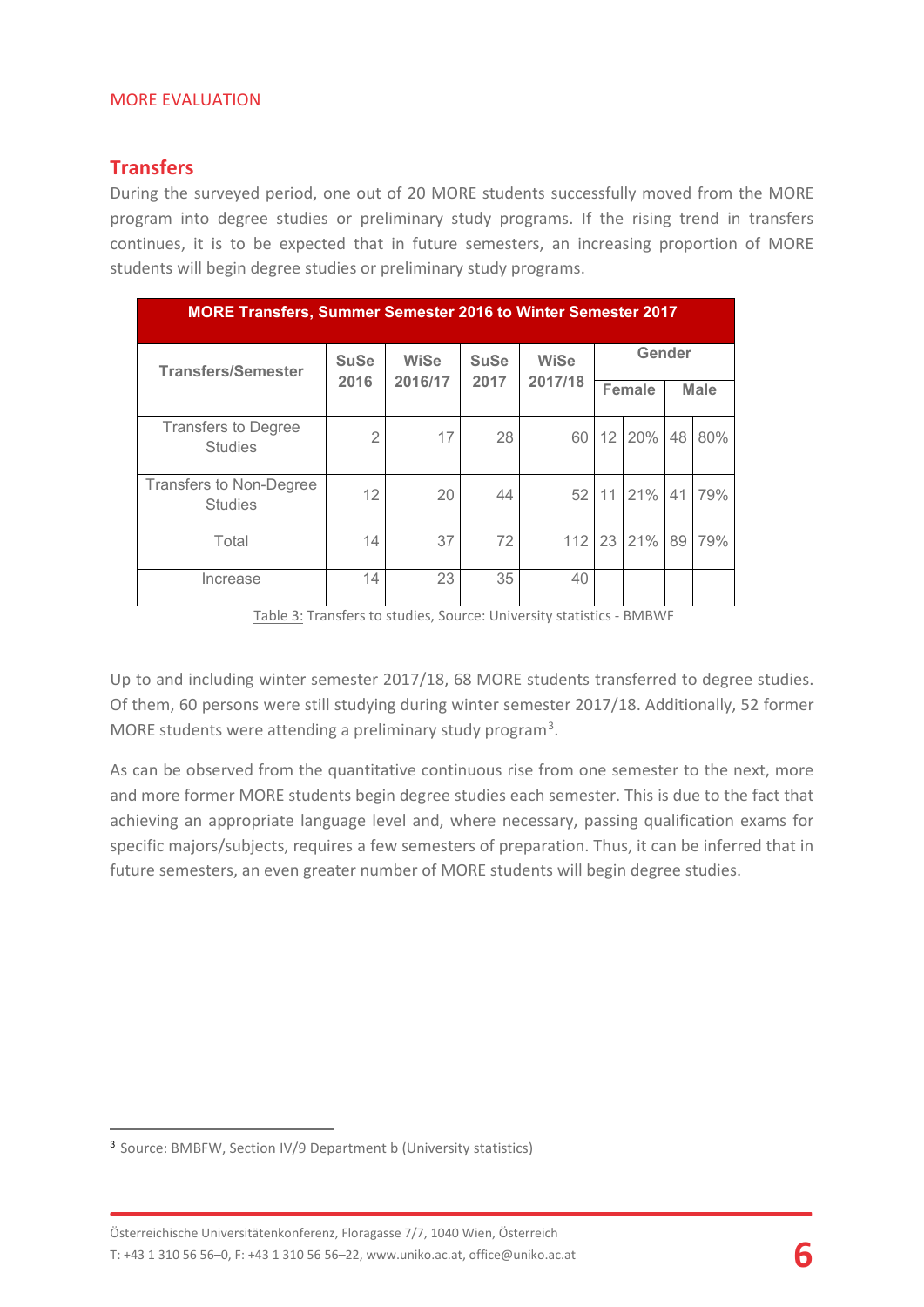## **Fields of Study**

University statistics provide information as to the fields of study preferred by MORE students who have transferred to degree studies. The most popular fields of study of these students are listed in the following table (Table 4).

It is remarkable that former MORE students enroll almost exclusively in economic and technical fields. Of the 68 students, four have enrolled in diploma studies, 42 in a bachelor's studies, and 22 in master's studies.

|                | <b>Field of Study</b>                     | <b>Women</b> |        | <b>Men</b>     | <b>Total</b> |                |
|----------------|-------------------------------------------|--------------|--------|----------------|--------------|----------------|
|                | <b>Total</b>                              | 11.0         |        | 56.7           |              | 67.7           |
| 1              | <b>Civil Engineering</b>                  | $\Omega$     | 0.0%   | 12             | 100.0%       | 12             |
| $\overline{2}$ | Pharmacy                                  | 3            | 50.0%  | $\overline{2}$ | 50.0%        | 5              |
| 3 <sup>1</sup> | <b>Computer Sciences</b>                  | $\bigcap$    | 0.0%   | 5              | 100.0%       | 5              |
| $\overline{4}$ | English and American Studies <sup>4</sup> | $\Omega$     | 0.0%   | 4,7            | 100.0%       | 4,7            |
| 5              | Management                                |              | 33.3%  | 3              | 66.7%        | $\overline{4}$ |
| 6              | <b>Technical Mathematics</b>              | 1            | 33.3%  | 3              | 66.7%        | $\overline{4}$ |
| 7 <sup>1</sup> | Architecture                              | 1            | 50.0%  | $\overline{2}$ | 50.0%        | 3              |
| 8              | Fine Arts                                 | $\bigcap$    | 0.0%   | 3              | 100.0%       | 3              |
| 9              | <b>Mechanical Engineering</b>             | $\bigcap$    | 0.0%   | 3              | 100.0%       | 3              |
| 10             | <b>Commercial Law</b>                     | 1            | 100.0% | 1              | 0.0%         | $\overline{2}$ |

Table 4: Fields of study of former MORE students according to gender; Source: University statistics - BMBWF

<span id="page-6-0"></span><sup>&</sup>lt;sup>4</sup> The decimal value here resutls from the fact that one person enrolled in a teaching certificate program offered in cooperation with a PH [?].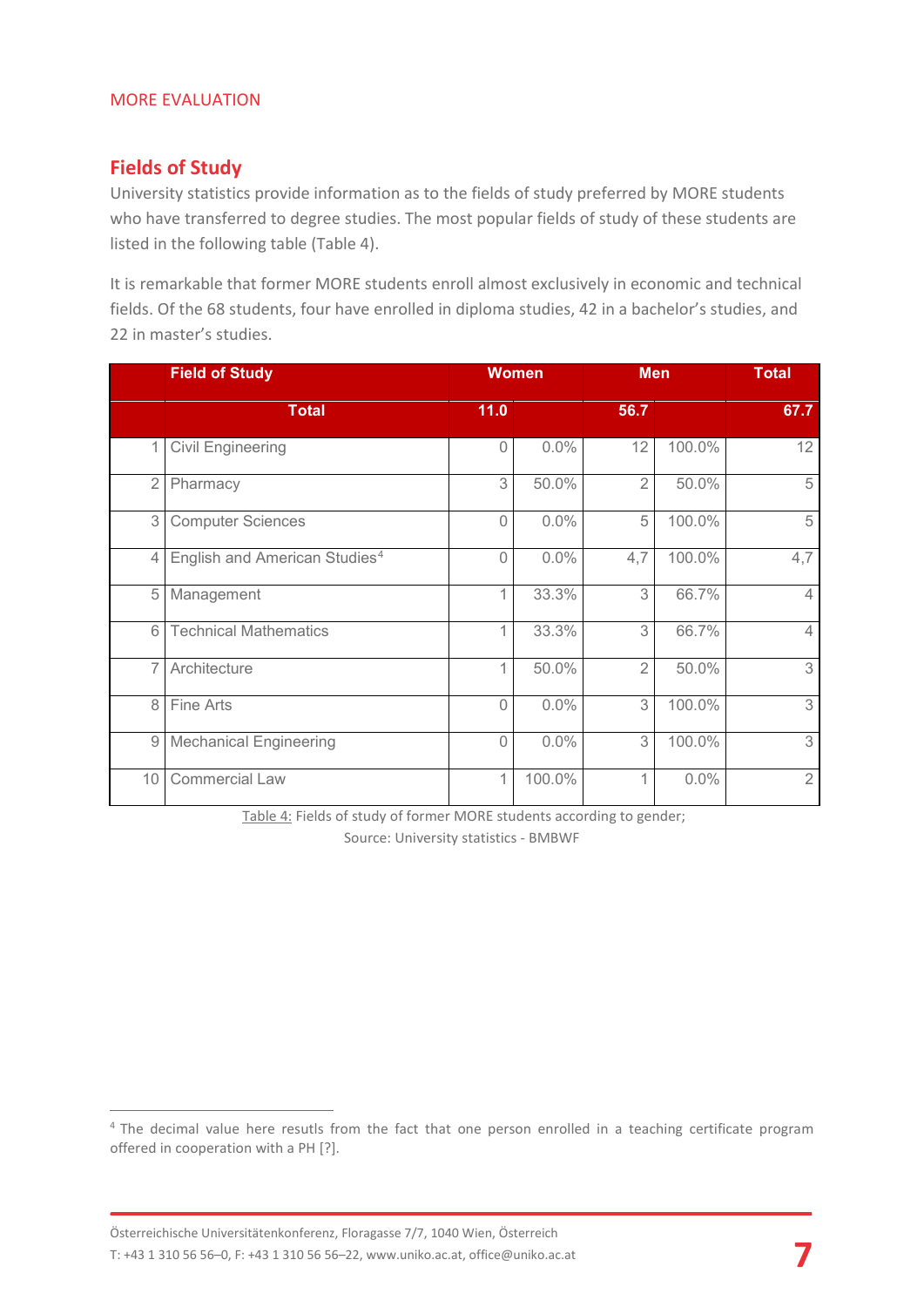## **Part 2) Survey of MORE Students**

## **Data Collection Design**

The population that forms the basis of the study consists of all persons who have participated in MORE since the beginning of the program (winter semester 2015/16). Data collection for the recruitment of survey participants occurred via online questionnaires (CAOI) and via paper questionnaires (P&P). The online questionnaire was distributed by coordinators at respective university locations where MORE is implemented to former and current MORE participants via email. Data collection via paper questionnaires was conducted in German language courses in which MORE students participated during summer semester 2018. In terms of total data, n=124 persons.

## **Who was Surveyed?**

The average age of respondents was 28. Twenty-five percent of survey participants were female. The most common countries of origin were Afghanistan, Iraq, Iran, and Syria. Respondents possessed a formally high level of education:

- More than half of the participants completed a course of studies in their country of origin. According to respondents, roughly half of these completed degrees – and hence a quarter of the total sample – were recognized in Austria.
- Thirty-seven percent of respondents reported having attained their certificates of access to higher education in their countries of origin. According to respondents' self-reporting, 40% of these certificates – approximately 15% of the total sample – were recognized in Austria as qualifications for access to higher education.

At the time of the survey, the **asylum status** of the respondents remained to a great extent unresolved:

- Almost two thirds of respondents were still awaiting decisions as to their asylum status.
- Roughly a quarter of survey participants had received a positive decision regarding their asylum status or enjoyed subsidiary protection.
- About 10% had received a negative decision regarding their asylum status.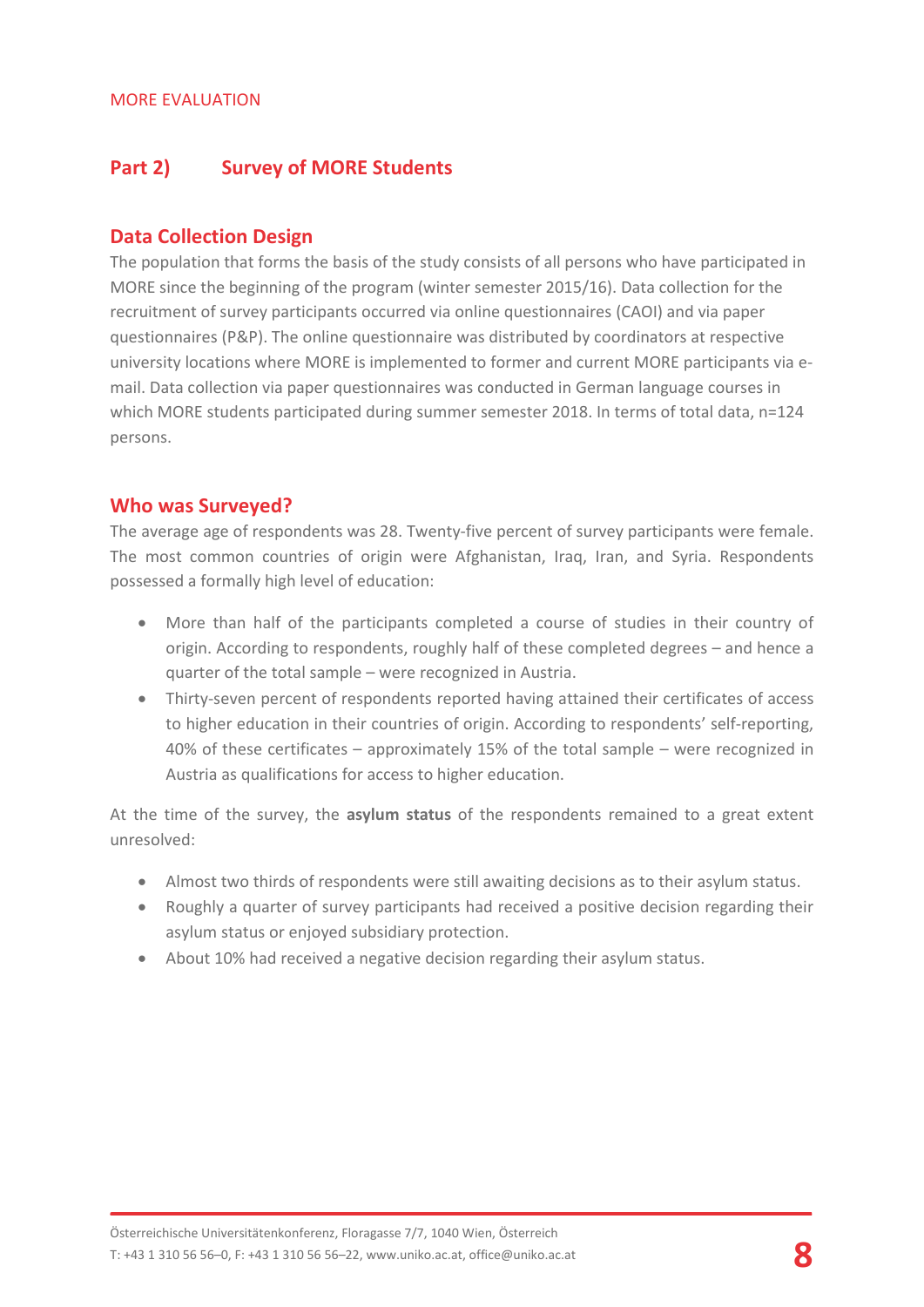#### **How did Respondents Become Aware of MORE?**

To a large extent, respondents were made aware of MORE by their friends (approximately 2/3 of valid answers). In addition, personnel at (support and advisory) organizations were relevant information-providers.

#### **Which MORE Programs were Utilized?**

More than 85% of respondents enrolled in the language courses offered by MORE. The remaining MORE programs were utilized by a sixth to a fifth of respondents, whereby roughly 45% participated in two or more offered programs. Active offerings, such as sports courses or MORE Activities<sup>5</sup>, and/or the MORE Buddy System, were utilized by around a fifth of participants. Courses on scientific topics or art were attended by roughly a sixth of respondents.

|                   | Language<br><b>Courses</b> | Topical \<br><b>Offerings</b> | <b>Active</b><br><b>Offerings</b> | <b>Buddy System</b> | n   |
|-------------------|----------------------------|-------------------------------|-----------------------------------|---------------------|-----|
| Participation (%) | $85\%$ <sup>6</sup>        | 15%                           | 21%                               | 21%                 | 124 |

Table 5: Participation in MORE offerings; Source: Survey of MORE participants

In addition, the analysis shows that the topical range of the program was seen as an advantage to respondents, since half of them reported having utilized more than one type of offering<sup>[7](#page-8-2)</sup> (cf. Table 6).

|                   | Language<br><b>Courses Only</b> | Two Offerings | Three or More | <b>Not Specified</b> | n   |
|-------------------|---------------------------------|---------------|---------------|----------------------|-----|
| Participation (%) | $52 \%$ <sup>8</sup>            | 35%           | $10\%$        | 3%                   | 124 |

Table 6: Parallel participation in MORE offerings; Source: Survey of MORE participants

 $\overline{a}$ 

<span id="page-8-0"></span><sup>5</sup> MORE Activities is an umbrella term for offerings that, at their core, aim at common activities and go beyond university programs. These offerings vary from university to university and range from lectures and panel discussions to exhibitions, concerts, etc.

<span id="page-8-1"></span><sup>6</sup> Rounded up to full percentages. Legend: Topical offerings are courses/presentations/events in the fields of the arts and sciences; Active offerings are sports courses or MORE Activities.

<span id="page-8-2"></span> $<sup>7</sup>$  That 52% of the sample reported participating only in language courses is partly due to the mode of</sup> questioning, since personal questioning took place during language courses and therefore other course types are potentially under-represented.

<span id="page-8-3"></span><sup>8</sup> Rounded up to full percentages.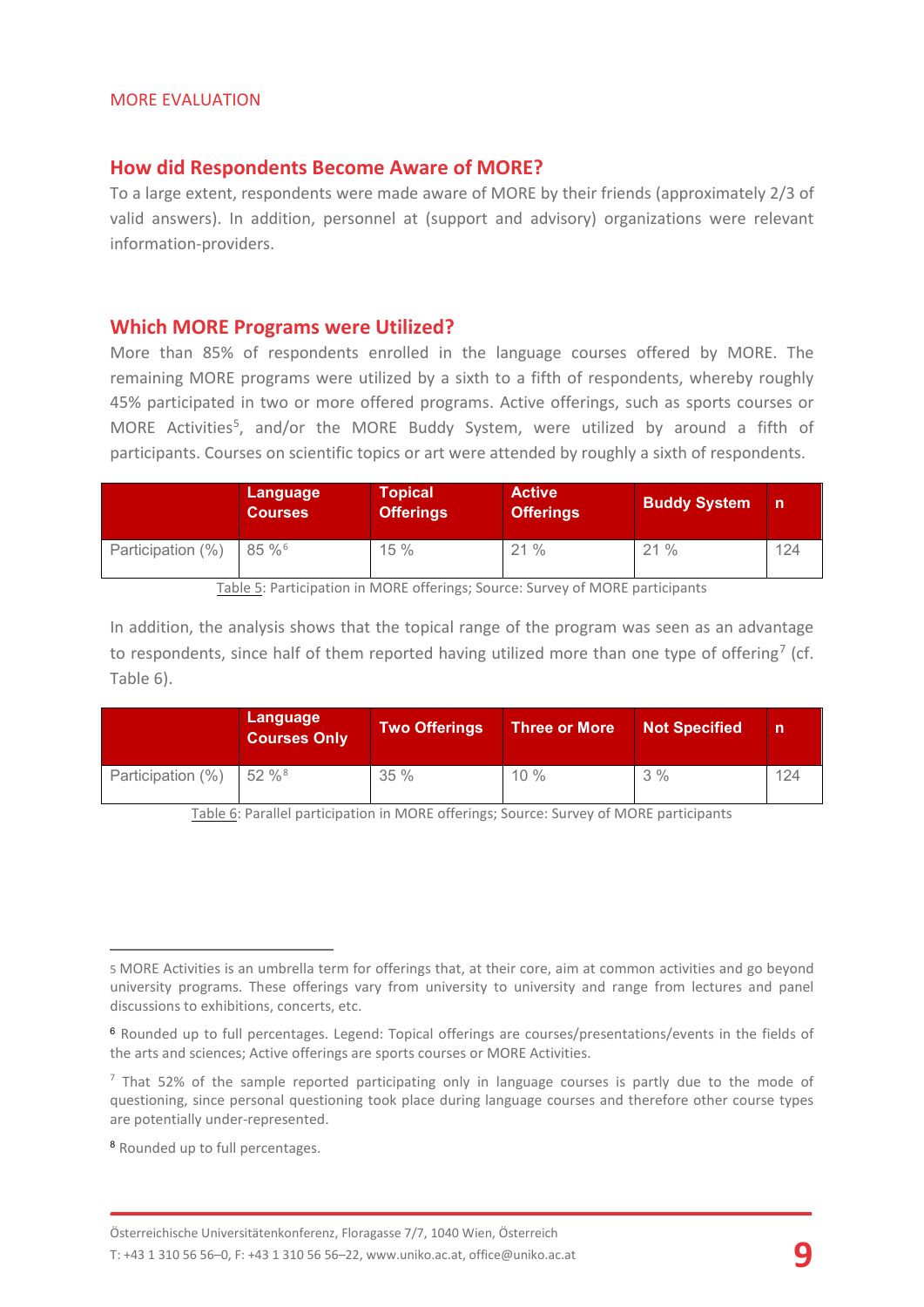## **How many Courses did MORE Students Successfully Complete?**

More than two thirds of respondents reported having successfully completed at least one course. About a sixth of respondents successfully completed more than three courses in the framework of the MORE program.

Just over 50% of the 124 surveyed MORE students completed between one and three courses in the framework of the MORE program<sup>[9](#page-9-0)</sup>. Seventeen percent successfully completed four or more courses. Only 2% reported having failed to complete a single course. The remaining 32% of students provided no information as to course completion.

| <b>Number of Completed</b><br><b>Courses</b> | <b>Frequency</b> | Percentage | <b>Cumulative</b><br>Percentage |
|----------------------------------------------|------------------|------------|---------------------------------|
| None                                         | $\overline{2}$   | 1.6%       | 1.6%                            |
| One                                          | 20               | 16.1 %     | 17.7%                           |
| Two                                          | 31               | 25.0 %     | 42.7 %                          |
| Three                                        | 17               | 13.7 %     | 56.4 %                          |
| More than Three (4 to 11)                    | 21               | 16.9 %     | 73.5 %                          |
| Not Specified                                | 33               | 26.6%      | 100.0%                          |

Table 7: Number of completed courses; Source: Survey of MORE participants

Even if it is assumed that persons who did not specify an answer also failed to complete a course, the resulting dropout rate is less than 30%[10.](#page-9-1) In average, 2.8 courses per participant were successfully completed.

 $\overline{a}$ 

<span id="page-9-0"></span><sup>9</sup> 16,1+25,0+13,7=54,8

<span id="page-9-1"></span><sup>10</sup> 26,6+1,6=28,2%.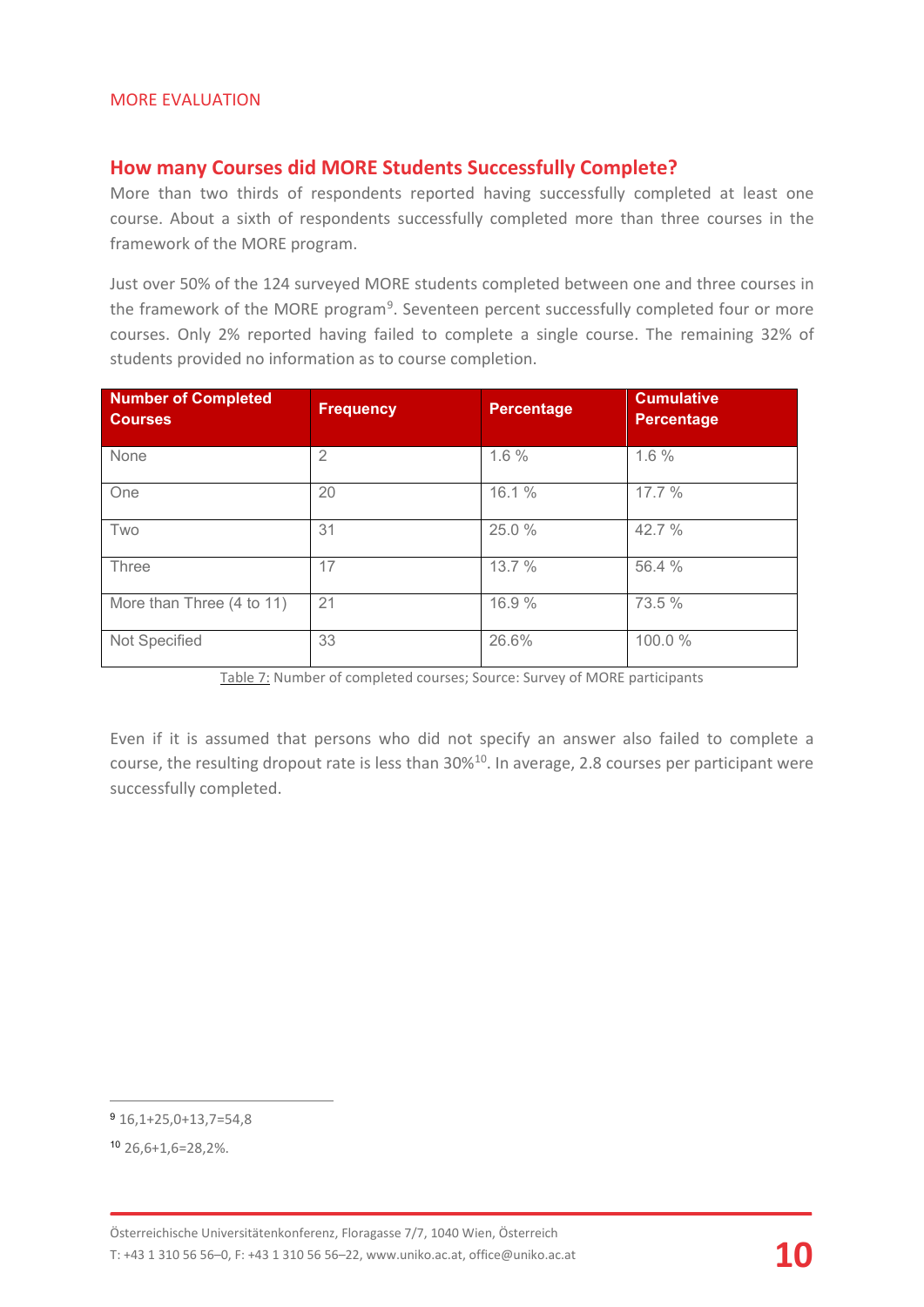$\overline{a}$ 

## **How did Participants rate the MORE Program?**

In general, MORE was rated very positively (an average of 8.37 on a scale of one to ten). The following points were rated especially highly:

- Acquisition of language skills in the framework of MORE
- Qualifications for further education
- Course contents in general

Requests for improvements focused largely on an expansion of MORE offerings (more of them or more of those already on offer).

## **Does MORE Contribute to Integration?**

MORE achieves its inherent goals of integration insofar as integration at the university level per se already occurs through its implementation. MORE's presence at educational institutions and its exchange with academic personnel ensure this.

As has been made evident above, MORE is understood by responding participants as a "springboard" or "stepping stone" to further studies, be they university degree, non-degree, or other studies. As a result, among MORE participants:

- Thirty persons (24% of respondents) have managed to complete a transition to another university course of studies;
- Thirty further persons (also 24% of respondents) reported being in the process of completing another course of studies; and
- 27 persons (22% of respondents) have successfully gained a foothold in the labor market; 18 of them (15%) have regular employment.

The majority of respondents reported that their own circle of friends was expanded through their participation in MORE. The majority of new friends made were not limited to other asylumseekers and refugees, but also included Austrians. Participants tend to have an optimistic view of their futures, ascribe self-efficacy to themselves, and almost unanimously report their wish to remain in Austria.

Based on sociological theories of migration and integration<sup>11</sup>, a distinction between four types of integration can be made:

• **Multiple integration**: refers to social integration in both the society of origin and the host society.

<span id="page-10-0"></span><sup>11</sup> For an overview, see: Hans, S. (2016) "Theorien der Integration von Migranten – Stand und Entwicklung." (P. 23-50) in: H.U. Brinkmann und M. Sauer (eds.), *Einwanderungsgesellschaft Deutschland* (Springer Fachmedien, Wiesbaden 2016). This classification can also be found in: Esser, H. (2001) "Integration und ethnische Schichtung." *Arbeitspapiere–Mannheimer Zentrum für Europäische Sozialforschung*, 2001(40). Accessed on 8.12.2017: <http://www.mzes.uni-mannheim.de/publications/wp/wp-40.pdf>.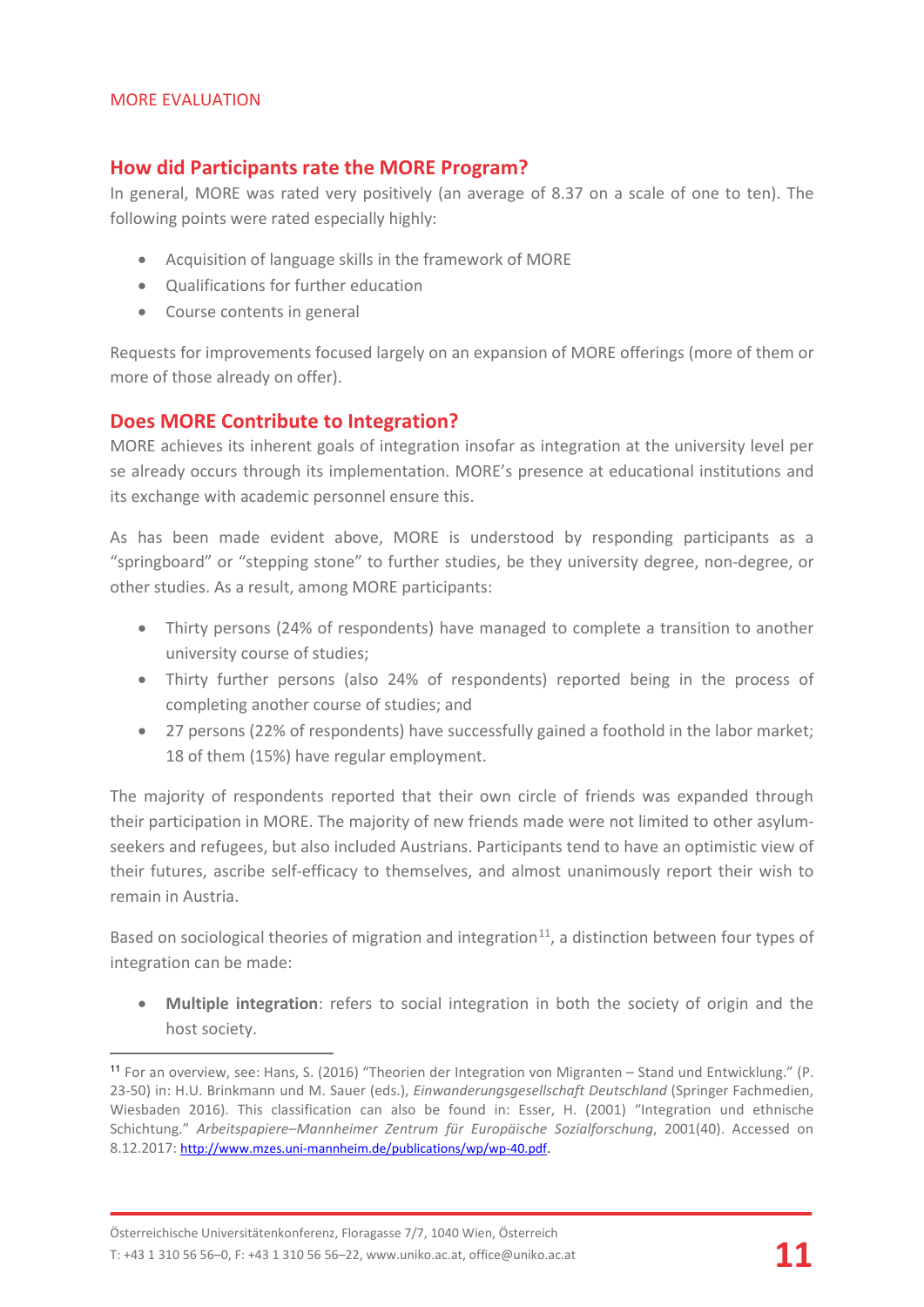- **Assimilation**: integration occurs only within the host society; connections to one's own group are dissolved/abandoned.
- **Segmentation**: refers to the opposite of assimilation; migrants keep to themselves.
- **Marginalization:** integration occurs neither in the host society nor in the society of origin.

Based on the self-reported assessments of participants, it is possible to provide a broad sketch of MORE's contribution to social integration. Almost 90% of respondents reported that their circle of friends was expanded through their participation in MORE. And the vast majority of MORE students did not keep to themselves; contacts with autochthonous persons also resulted. Hence, a form of *multiple integration* is clearly at the foreground here:

- Forty-six percent of respondents expanded their circle of friends through their participation in MORE. New contacts included not only other asylum-seekers/refugees, but also Austrians. (*multiple integration*)
- A further 17% expanded their circle of friends primarily with Austrians (*assimilation*); and
- Twenty-four percent expanded their circle of friends mainly with other asylumseekers/refugees (*segmentation*).
- Roughly 13% were unable to expand their circle of friends through their participation in MORE (*marginalization*).



Figure 3: Contribution to social integration according to type; Source: Survey of MORE participants<sup>[12](#page-11-0)</sup>

<span id="page-11-0"></span> <sup>12</sup> Multiple Integration - Assimilation – Segmentation - Marginalization